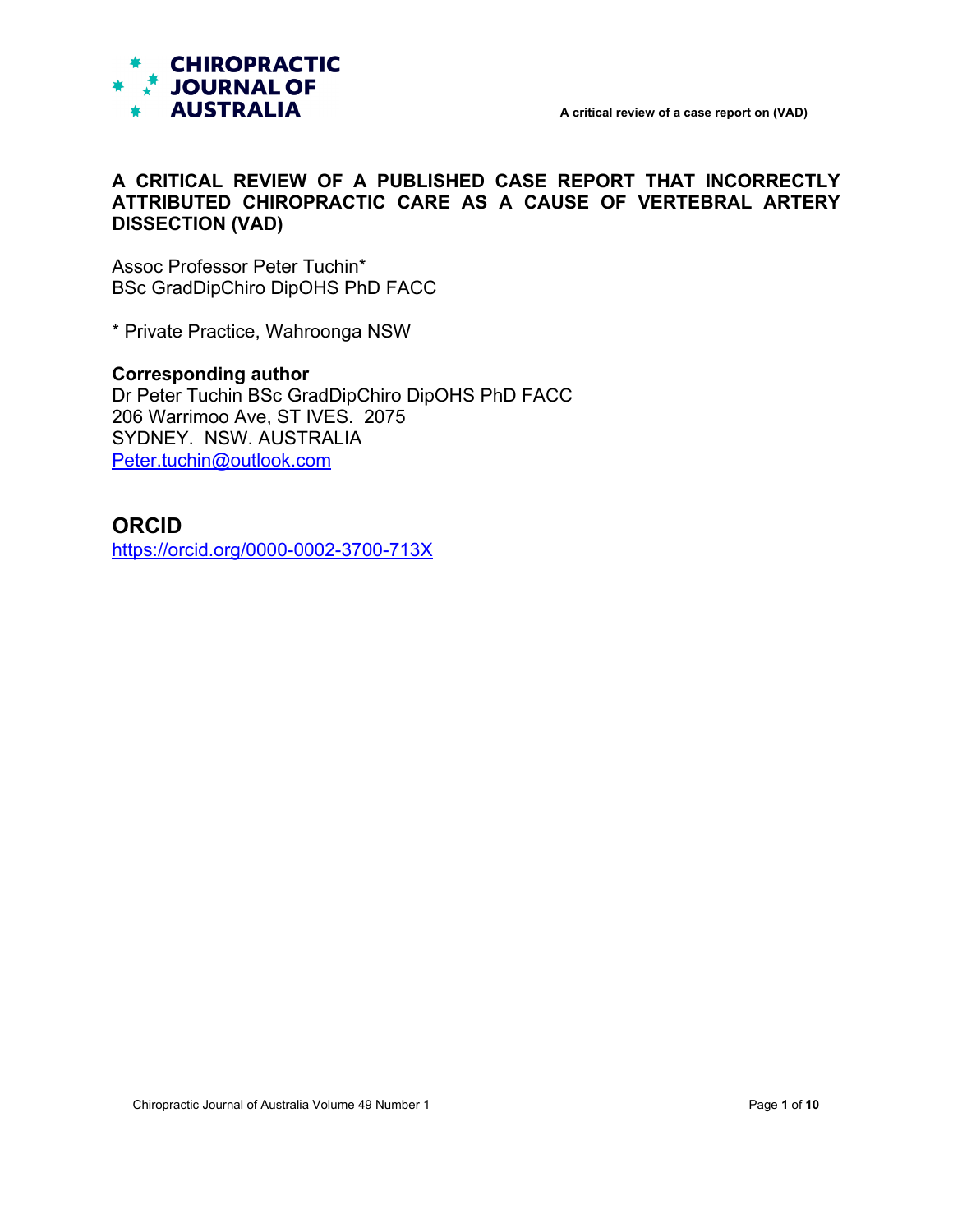

#### **ABSTRACT**

Case reports are sometimes published regarding a possible association between chiropractic and cervical artery dissection (CAD). However, case reports that are poorly written or have significant omissions or weaknesses, may led to incorrect conclusions in relation to the cause of the CAD and potential negligence.

It is important to review the issues and assess the evidence for and against chiropractic manipulation as a trigger for CAD. Using a recently published case study to highlight weaknesses and omissions in such reports. A case report is reviewed in detail and discusses the evidence assessing chiropractic manipulation as a potential trigger for CAD.

#### **KEY WORDS:**

Cervical artery dissection, Vertebral artery dissection, spinal manipulation, chiropractic

#### **INTRODUCTION**

Cervical artery dissection (CAD) is dissection of one of the layers of the artery wall that compose the carotid and vertebral artery in the neck.[1] It is a term that can represent either carotid artery dissection (internal carotid artery dissection (ICAD) or external carotid artery dissection ECAD) or vertebral artery dissection (VAD). Common forms of CAD are the ICAD and the VAD.[1] CAD can be either a separation of one of the artery wall layers, or the creation of a flap-like tear in the inner layer of the artery wall. CAD is a rare event, with an annual incidence of approx. 3.6 per 100,000 population.[1,2] One type of CAD, internal carotid artery dissection (ICAD) is estimated to occur at 2.6 per 100,000 population. The subject of this report is CAD that is specifically due to vertebral artery dissection (VAD), estimated to occur at 1 per 100,000 population.[3]

Most cases of CAD are described as spontaneous with no obvious cause.[4] However, some cases of VAD have been reported after minor activities prior to the onset of the VAD.[5,6] This includes many sports such as golf, tennis, swimming, scuba, gym, karate; hobbies including dancing and water slide riding; activities of daily living including painting a ceiling, hair dresser visits, seeing a dentist; and minor trauma such as a low speed MVA.[7-16] Many case reports do not give any substantive details on events prior to the onset of first symptoms of VAD (such as neck pain or headache).[17]

Some people with spontaneous CAD appeared healthy and were also young (<45 yrs old).[18] In addition, cases of VAD have even been reported in children, which usually relates to sport or trivial trauma. [19] Stroke appears to occur in a small proportion of cases with CAD, and it is estimated that CAD accounts for only two percent of all ischemic strokes.[4]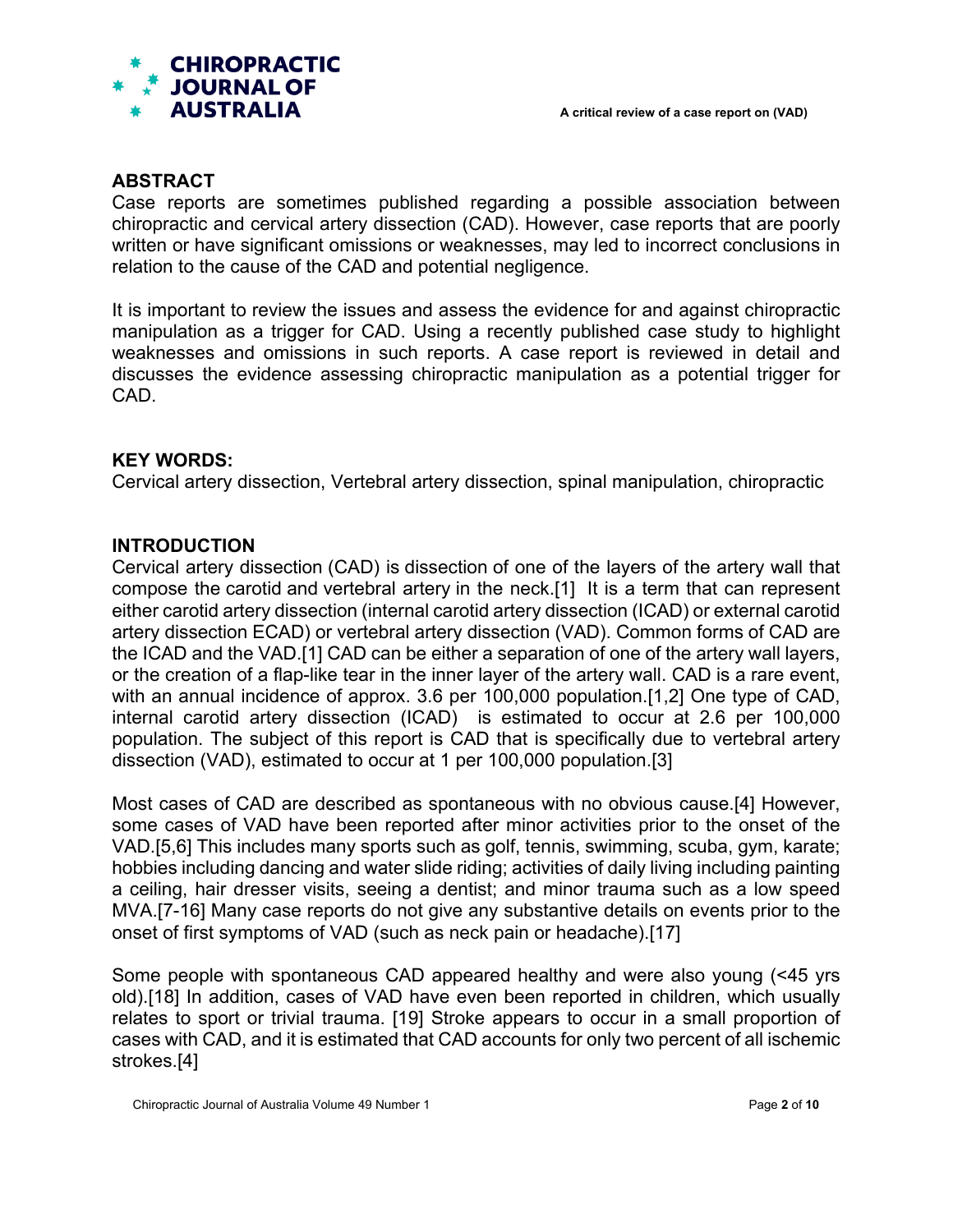

Despite the rarity of CAD, case reports of CAD purportedly due to SMT are often published.[20] Unfortunately, sometimes case reports of CAD following SMT are incorrect by using the term "chiropractor" when the person giving the SMT was not a qualified chiropractor.[21,22] This may include laymen, massage therapists, physiotherapists or orthopaedic specialists.[23-25]

VAD has been highlighted as a risk of chiropractic SMT, due to a theory based on damage to the vertebral artery occurring around the 2nd cervical vertebrae (denoted the V3 segment of the vertebral artery). In addition, case reports of internal carotid artery dissection (ICAD) following SMT have been published, although a mechanism for ICAD damage by SMT is controversial.[26] Several studies report minimal risk of CAD after chiropractic SMT.[27,28]

However, many case reports of SMT and CAD also have significant omissions, errors and flaws, which reduce any appropriate discussion of SMT significantly.[29,30] Case report numbers may be exaggerated due to a perception that SMT increases the possibility of CAD.[31] There is also a perception that chiropractors may be poor at diagnosing the signs and symptoms of CAD or potential contra-indications for SMT.[32]

This paper reviews a recent peer reviewed case report in detail and discusses the evidence assessing chiropractic as a trigger for CAD.

## **CASE REPORT**

A 2021 case report by Lindsay et al. describes a case of Vertebral Artery Dissection (VAD) in a 47 year old male who presented to a USA hospital with headache, pain on the left side of the neck, numbness on the left side of the face, and dizziness.[33] This published case report follows previous published reports that also purported tenuous attribution of causation of VAD with chiropractic management.[29,30,34,35]

As an initial observation, the clinical history as reported by Lindsey et al is ambiguous in key areas including that this patient had experienced a prior similar episode that preceded the current episode. Lindsey et al did not report important clinical details about the earlier episode (such as suspected trigger or diagnosed cause for the head/neck pain), which could be critical to determining whether this case was more likely spontaneous VAD, or due to a minor activity being the final event before the artery finally dissected.[36,37] Many published case reports describe minor activities prior to the onset of the VAD,[5,6] including sports, hobbies, activities of daily living, or low speed MVA,[7-16] none of which were discussed by Lindsay et al to better contextualize how frequently such events precede a VAD, .[5]

Chiropractic Journal of Australia Volume 49 Number 1 Page **3** of **10** Much of the clinical history needed for a clear diagnosis of the Lindsey et al case is not reported. The inclusion of important clinical history factors should help clarify the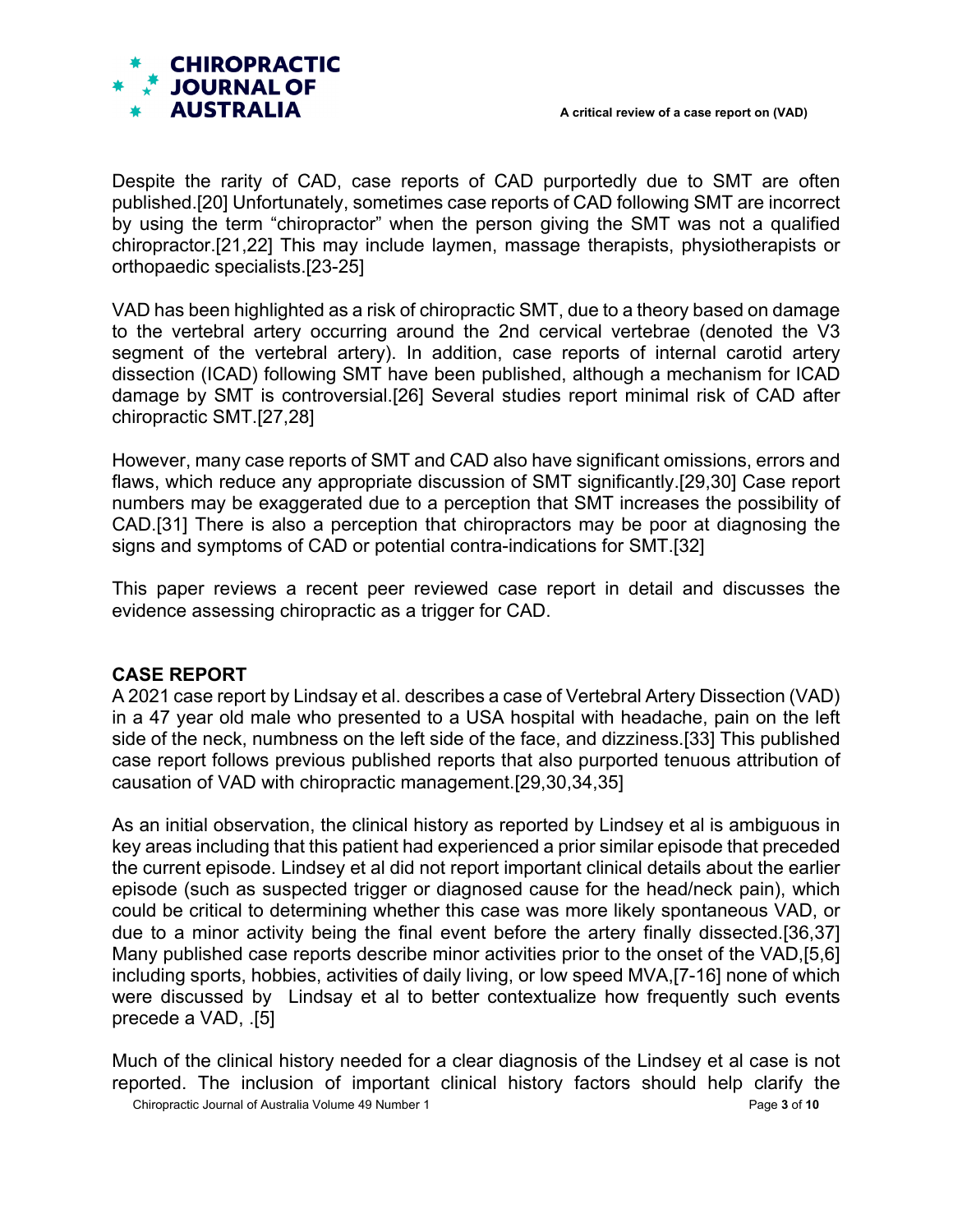

relationship of the treatment with the associated adverse event. These include the timing and duration of the patient's symptoms before, during, and after the chiropractic care received six years prior. Before receiving chiropractic care, did the patient already have "headache, pain on the left side of the neck, numbness on the left side of the face, and dizziness", and if so, how long had any headache, neck pain, numbness, and dizziness been present, prior to the chiropractic treatment? When or how did these symptoms commence? What did the chiropractic treatment entail? Did the headache, neck pain, numbness, or dizziness change during the course of care, or after the chiropractic treatment was concluded? What risk factors (smoking, obesity, hypertension, hyperlipidemia, migraine, recent fever, etc) for VAD or stroke were present at the first episode or recent events.[3] Additional questions about the temporal nature of symptoms should also have been presented including the presence of new or changed symptoms. It is unknown whether symptoms were altered by the Ibuprofen use and how long was it used and at what dosage. This information is pertinent as Ibuprofen is a well reported risk factor for stroke.[38,39] Unfortunately, these key issues were not discussed in this case report.[40,41]

Most significantly documented in the case report, there was no evidence of VAD in the preceding event six years prior. As reported by Dr Yoon (page 1317, paragraph 3): *"CT imaging revealed no arterial dissection, aneurysm, stenosis, or thrombotic occlusion."*

In the absence of clinical evidence, Lindsey et al present a sparse clinical history to solely focus on chiropractic as causative of the patient's stroke, while disregarding the equally likely hypothesis that the patient had a stroke due to the ibuprofen use. See table 1. A more accurate case report should have stated that the patient had a minor stroke due to an undetermined but likely vascular mechanism. We find out much later in the case report, that the patient had a connective tissue disorder, which is a clear risk for developing a VAD.[42]

After this first event, the patient had further care at another hospital. Therefore, using the same prior logic, we could deduce that hospital care causes VAD! However, clinicians should be aware of protopathic bias.

Protopathic bias arises when the initiation of a drug (exposure) occurs in response to a symptom of the (at this point undiagnosed) disease under study (outcome). For example, use of analgesics in response to pain caused by an undiagnosed tumour might lead to the erroneous conclusion that the analgesic caused the tumour. Protopathic bias thus reflects a reversal of cause and effect.[43]

From the description of the current presentation, the patient had presented with a recent VAD and it was later revealed that he also had a renal artery dissection. The current clinical history reports numerous important risk factors for vascular disease and stroke including: a connective tissue disorder, smoking, alcohol and substance abuse. It is likely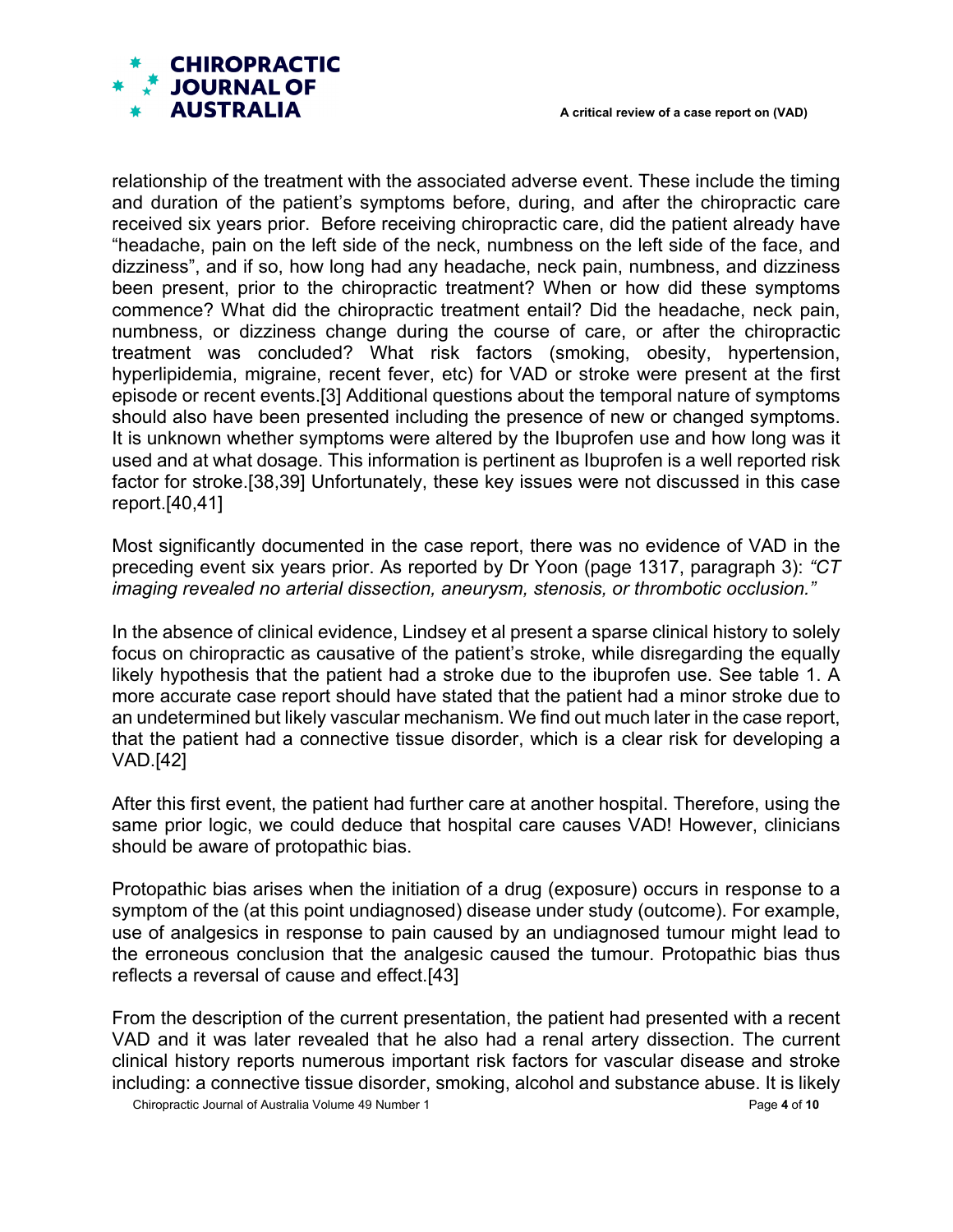

that these were also present at the first stroke event six years ago. It is also disclosed late in the case report that the patient had a connective tissue disorder, which makes the patient highly vulnerable to arterial wall weakness and vascular disorders.[44,45]

The patient received follow-up care at another hospital until the current evaluation, when he presented to the emergency department of this hospital with 3 days of severe pain on exertion that affected the left side of the neck and left temporo-occipital region.

|                                    | 2015                                               | 1 month later                                               | Current /2021                                          |
|------------------------------------|----------------------------------------------------|-------------------------------------------------------------|--------------------------------------------------------|
| <b>Symptoms</b>                    | Head and neck pain                                 | Decreased HA                                                | Severe head and neck<br>pain                           |
|                                    | Facial numbness                                    | Persistent NP                                               | Similar<br>2015<br>to<br>presentation                  |
|                                    | <b>Dizziness</b>                                   | <b>Balance difficulty</b>                                   | Flank pain                                             |
|                                    | Decreased sensation                                | Decreased sensation                                         | Tendency to bruise                                     |
|                                    |                                                    |                                                             |                                                        |
| <b>Vascular</b><br>risk<br>factors | Not reported                                       | Not reported                                                | lgM<br>Raised<br>phospholipids                         |
|                                    |                                                    |                                                             | Raised triglycerides                                   |
|                                    |                                                    |                                                             | <b>Raised ESR</b>                                      |
|                                    |                                                    |                                                             | Smoking                                                |
|                                    |                                                    |                                                             | Cannabis use                                           |
|                                    |                                                    |                                                             | Hypertension 176/119                                   |
|                                    |                                                    |                                                             |                                                        |
| <b>Diagnosis</b>                   | Not reported                                       | Not reported                                                | <b>Ehlers Danlos Syndrome</b>                          |
|                                    |                                                    |                                                             |                                                        |
| <b>Tests</b>                       | CT.<br>scan revealed<br>cerebral infarct.          | <b>MRA</b><br>revealed<br>persistent<br>cerebral<br>infarct | CTA and MRA revealed<br><b>VAD</b>                     |
|                                    | dissection<br><b>No</b><br>or<br>aneurysm detected |                                                             | <b>CT</b><br>Abdomen-<br>renal<br>artery dissection    |
|                                    |                                                    |                                                             |                                                        |
| <b>Treatment</b>                   | Aspirin<br>and<br>discharged                       | Monitoring                                                  | Medical management of<br><b>Ehlers Danlos Syndrome</b> |

KEY: HA = headache, NP= neck pain, CTA= CT angiography, MRA = MR angiography

## **DISCUSSION**

This case report omitted important clinical information and may have led to a false interpretation of causation to a chiropractic treatment reported by the discussion. In particular (as discussed previously), the case report had very limited discussion of the past chiropractic involvement and little of the significant risk factors and multiple hospital presentations associated with the vascular events and their lack of appropriate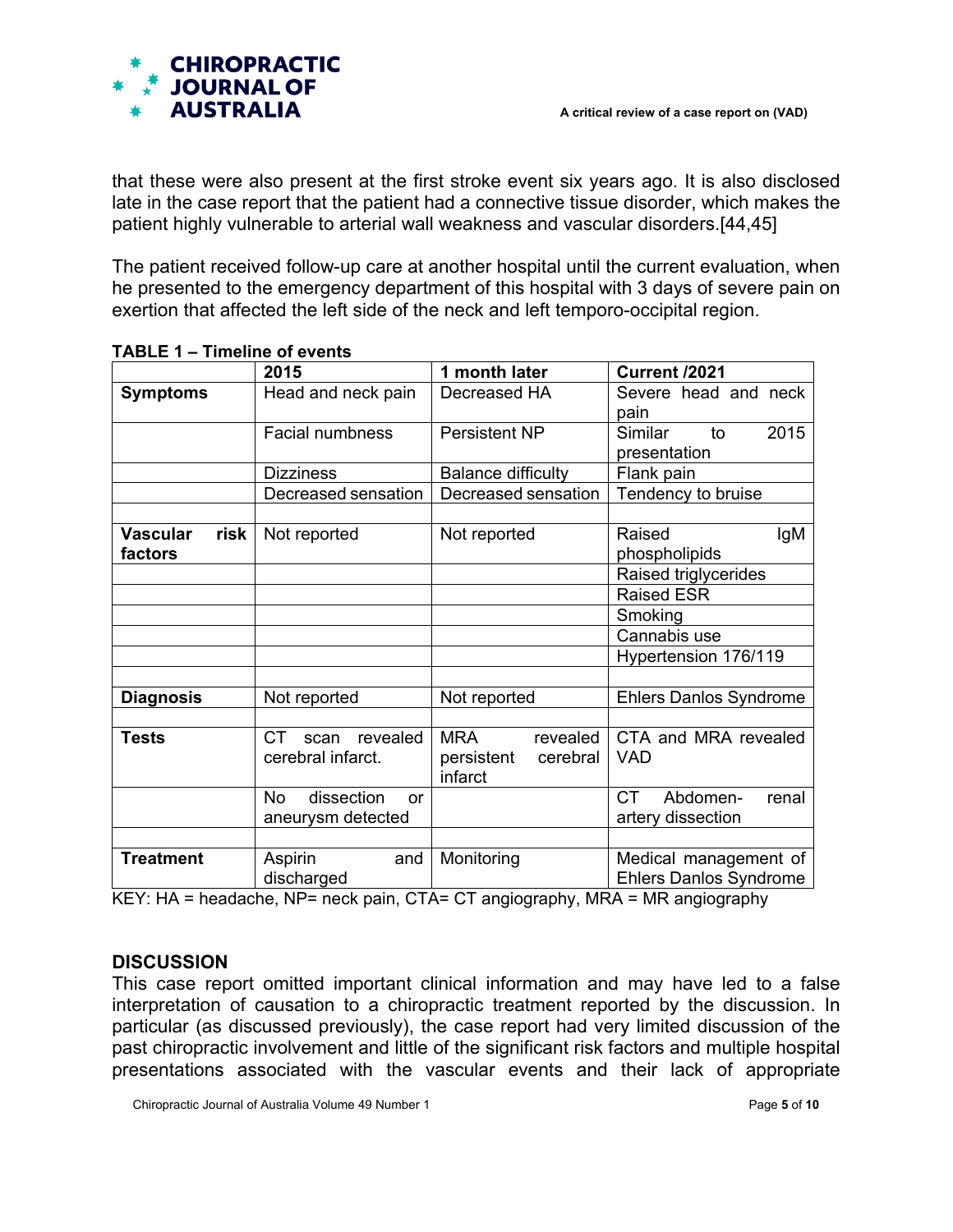

management. Rather, it appears blame is assigned to the chiropractic intervention in a vacuum of responsibility for the other management of this case.[46]

Several studies have assessed the risk of CAD and chiropractic SMT. Cassidy found 818 VAD strokes hospitalized in a population of more than 100 million person-years. In those aged >45 years, cases were about three times more likely to see a chiropractor or a primary care physician (PCP) before their stroke than controls. [28] There was no increased association between chiropractic visits and VAD stroke in those older than 45 years. Positive associations were found between PCP visits and VAD stroke in all age groups. Practitioner visits billed for headache and neck complaints were highly associated with subsequent VAD stroke. Cassidy concluded:

*"VAD stroke is a very rare event in the population. The increased risks of VBA stroke associated with chiropractic and PCP visits is likely due to patients with headache and neck pain from VBA dissection seeking care before their stroke. We found no evidence of excess risk of VBA stroke associated chiropractic care compared to primary care".*

Micheli concluded on emerging risk factors for CAD:[42]

*"…. in the absence of randomized trials, the best current evidence suggests that cervical artery dissection, especially vertebral artery dissection should be considered as a random and unpredictable complication of any neck movement including cervical manipulation. Thus, a significant increase in pain, especially when associated with focal neurological signs following spinal manipulative therapy warrants immediate medical evaluation."* 

Wynd conducted a systematic review assessing the quality of studies on SMT for CAD.[30] Their study concluded that the literature infrequently reports useful data toward understanding the association between chiropractic SMT, CADs and stroke. Improving the quality, completeness, and consistency of reporting adverse events may improve our understanding of this important relation. For example, in only 10% of case reports they reviewed, was the presence of neck pain or headache reported. Yet, this is the most commonly reported first symptom of VAD. In addition, in only 9% of case reports were comorbidities (such as smoking, hypertension, migraine, etc) reported. Unfortunately, in only 6% was the location of the injury in the vertebral artery reported. These are clear weaknesses in the 2021 Lindsay case report.

Church (2016) also conducted a systematic review of SMT for CAD.[27] They concluded that whilst the quality of the published literature on the relationship between chiropractic manipulation and CAD is very low, their study showed only a small association between chiropractic SMT and CAD. They postulated the relationship may be explained by the high risk of bias and confounding in the available studies, and in particular by the known association of neck pain with CAD and with chiropractic manipulation. They also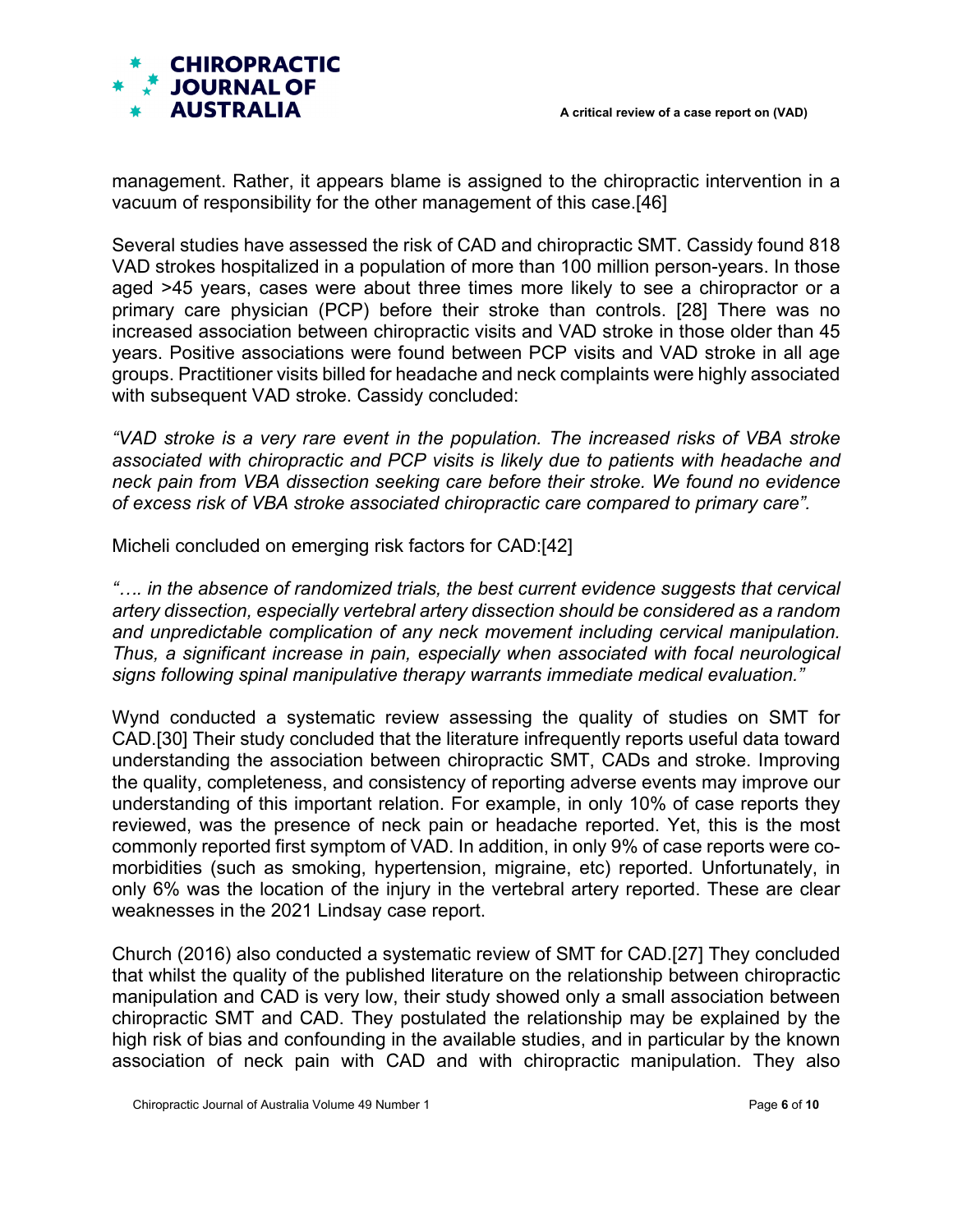

concluded there was no convincing evidence to support a causal link between chiropractic manipulation and CAD.

Significant issues still remain unknown in this case report. For example, was the connective tissue disorder present six years ago? What was the patient's drug use (both illicit and prescription)? Did the patient have continuing neck pain and headache for the six-year interval between hospital admissions? Had they sought treatment for these issues in the last six years?

It was reported they had received knee surgery, which may have caused them to use NSAIDS for a prolonged time? NSAIDS have been reported to cause stroke.[40,47] Had they sought treatment for their hypertension, dyslipidaemia, or renal issues in the last six years? The case report made no comment on the patients smoking, alcohol and marijuana issues, and any connection with mental health problems or use of antidepressants. Antidepressants have been reported to cause intracranial haemorrhage.[48,49]

#### **CONCLUSION**

There is clear evidence that a connective tissue disorder (Ehlers-Danlos syndrome) is the most likely cause of the patient's stroke reported in the paper of Lindsay et al (2021). There was no need for any discussion regarding chiropractic treatment, as there was also clear evidence that SMT did not cause a VAD on the first presentation of the patient six years prior.

Clinicians should always note significant risk factors that could inform of appropriate diagnosis and management. The notation of risk factors (especially a connective tissue disorder) may have precluded the chiropractic manipulation in the first instance, as it may be a contraindication to manipulation. Yet, in the absence of this information, the manipulation was suggested to cause the VAD. Case reports are not research and cannot infer causality, only association. Here it is clear that the association of the manipulation with the adverse event was inappropriate especially in the absence of critical clinical information.

Most VAD stroke is spontaneous with no obvious cause, which is why a thorough history assessing all potential signs and symptoms must be performed. A more likely interpretation of this case report appears to be a spontaneous VAD due to a connective tissue disorder (Ehlers-Danlos syndrome) with a resultant vasculopathy.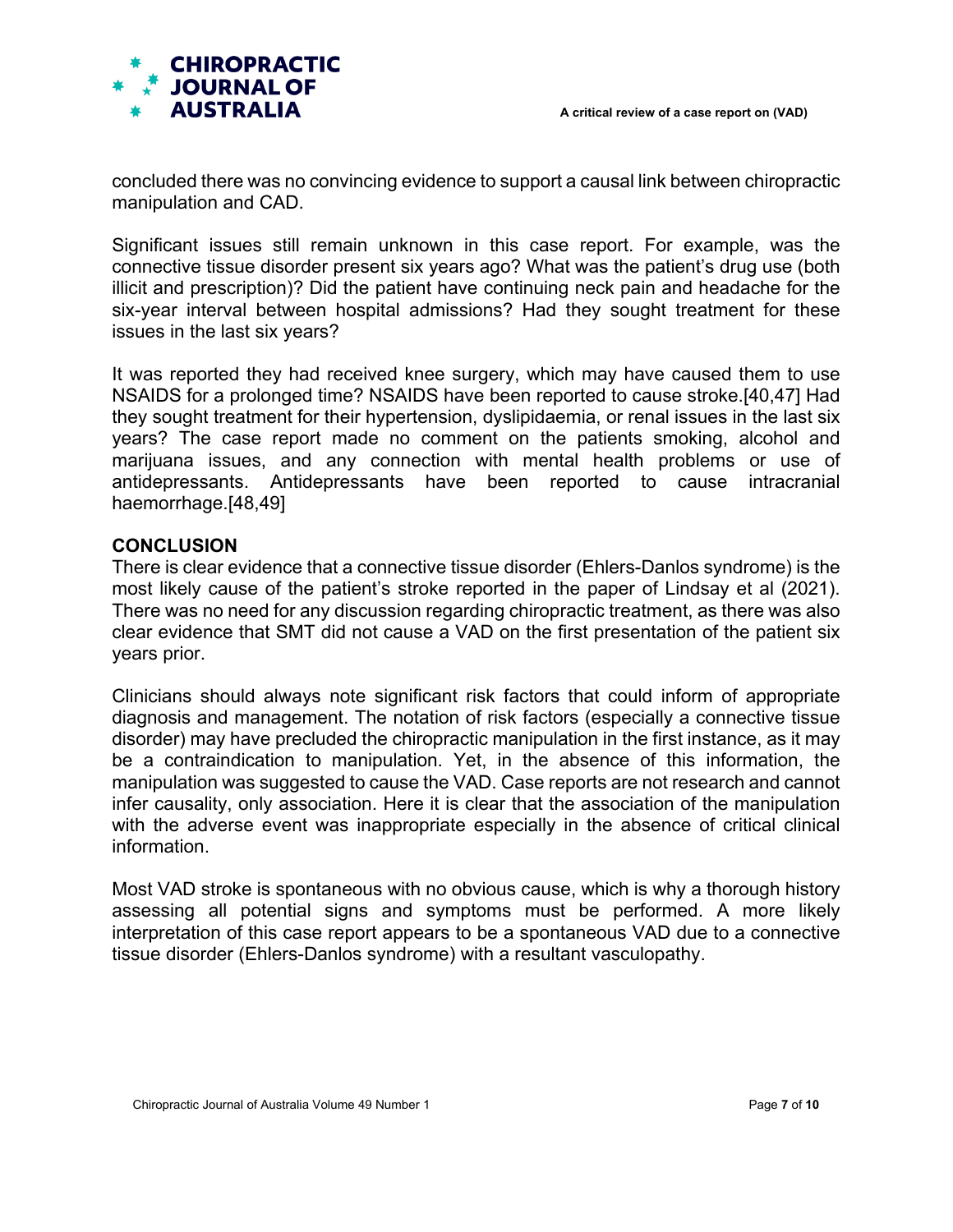

#### **REFERENCES**

1. Béjot Y, Aboa-Eboulé C, Debette S, et al. Characteristics and outcomes of patients with multiple cervical artery dissection. Stroke. 2014;45(1):37-41.

2. Lee VH, Brown RD, Mandrekar JN, et al. Incidence and outcome of cervical artery dissection: a population-based study. Neurology. 2006;67(10): 1809-12.

3. Ortiz J, Ruland. S Cervicocerebral artery dissection. Curr Opin Cardiol. 2015;30(6):603-10.

4. Schievink WI, Debette S. Etiology of cervical artery dissections. Neurology. 2011;76(17):1452.

5. Elkady A, Ghazal S, Alanzi A, et al. Spontaneous Vertebral Artery Dissection Is an Under-Recognized Cause of Stroke in Young Patients: Two Case Reports and Review. Cureus. 2020;12(7):e9183.

6. Covello BR, Chukus A. Vertebral Artery Dissection: A Pain in the Neck. Cureus, 2021;13(1):e12985.

7. Kacprzynski G, Bucher J. Delayed vertebral artery dissection after mild trauma in a motor vehicle collision. Am J Emerg Med, 2021;45: 678.e1-678e2.

8. Suzuki s, Tsuchimochi R, Abe G, et al. Traumatic vertebral artery dissection in high school rugby players: A report of two cases. J Clin Neurosci, 2018;47:137-9

9. Mas Rodriguez MF, Berrios RA, Ramos E. Spontaneous Bilateral Vertebral Artery Dissection During a Basketball Game: A Case Report. Sports Health. 2016;8(1):53-6.

10. Mohaghegh S, Hajian M, Stroke in a Young Swimmer. Asian J Sports Med. 2015;6(2):e23812.

11. Slowey M, G. Maw, Furyk J. Case report on vertebral artery dissection in mixed martial arts. Emerg Med Australas, 2012;24(2):203-6.

12. Aljishi M, Jayathissa S. Neurogenic pulmonary oedema secondary to vertebral artery dissection while playing tennis. BMJ Case Rep, 2018;2018:bcr2017221753.

13. Alboudi AM, Sarathchandran P, Geblawi SS. Delayed presentation of neck arteries dissection, caused by water slide activity. BMJ Case Rep. 2018;11(1).

14. Kageyama H, Yoshimura S, Lida T, et al. Juvenile Cerebral Infarction Caused by Bow Hunter's Syndrome during Sport: Two Case Reports. Neurol Med Chir (Tokyo). 2016;56(9):580-3.

15. Saw AE, McIntosh AS, Kountouris A, et al. Vertebral Artery Dissection in Sport: A Systematic Review. Sports Medicine. 2019;49(4):553-564.

16. Engelter ST, Traenka C, Grond-Ginsbach C, et al. Cervical Artery Dissection and Sports. Frontiers in Neurology. 2021;12(831).

17. Tuchin P, Perle S. Letter to the Editor. Qatar Med J, 2016;2016(1):9.

18. Haneline MT, Lewkovich GN. An analysis of the etiology of cervical artery dissections: 1994 to 2003. J Manipulative Physiol Ther. 2005;28(8):617-22.

19. Simonnet H, Deiva K, Bellesme C, et al. Extracranial vertebral artery dissection in children: natural history and management. Neuroradiology. 2015;57(7):729-38.

20. Ernst, E. Adverse effects of spinal manipulation: a systematic review. J R Soc Med. 2007;100(7):330-8.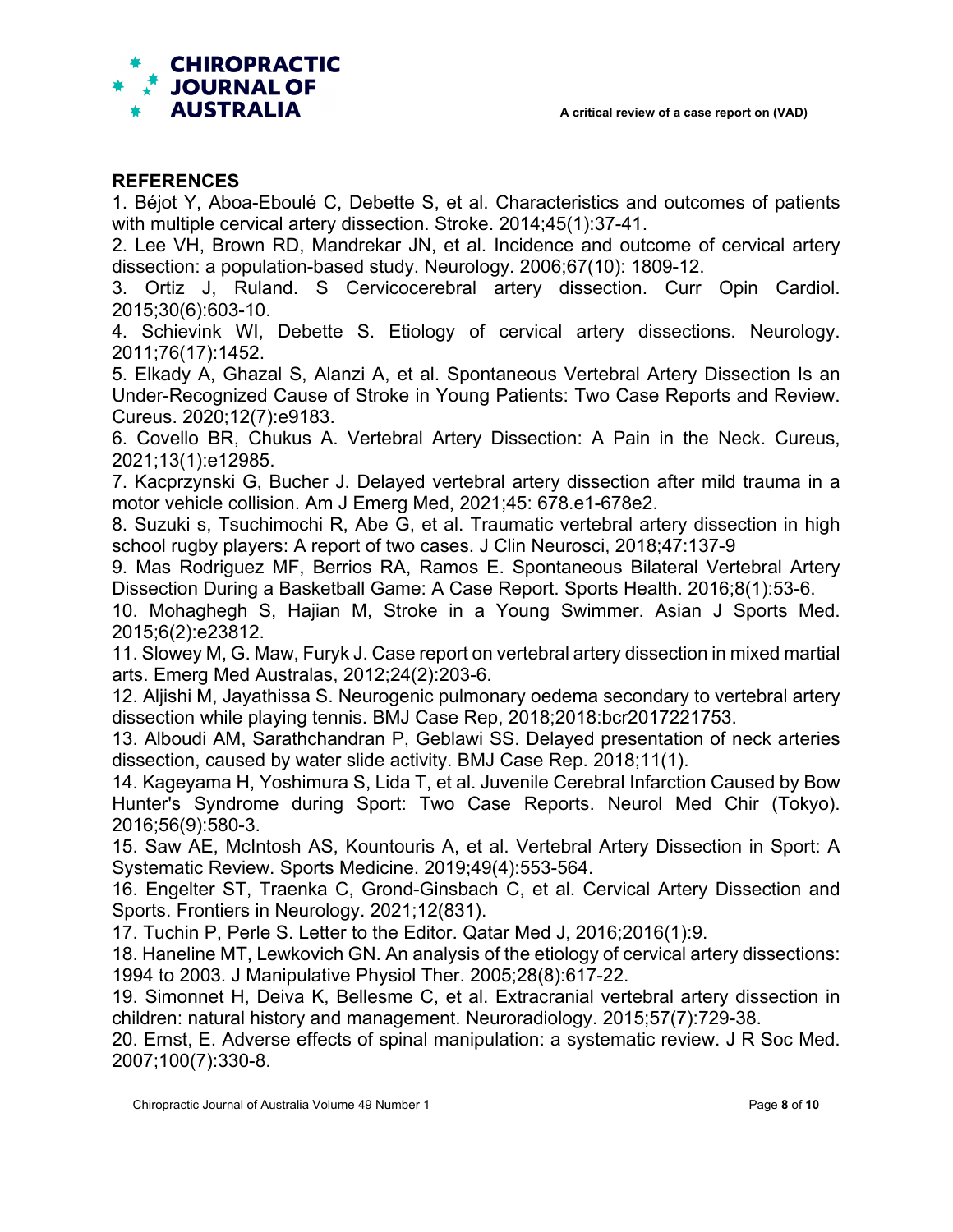

21. Almuaigel MF, Althwanay A, Alamri A. Spontaneous Bilateral Dissection of the Vertebral Artery: A Case Report. Cureus. 2020;12(7):e9310.

22. Pollard, H. Inappropriate use of the title chiropractor and profession of chiropractic when reporting an adverse vascular event. Chiro J Aust. 2021;48:57-65.

23. Yap T, Feng L, Xu D, et al. A near-fatal consequence of chiropractor massage: massive stroke from carotid arterial dissection and bilateral vertebral arterial oedema. BMJ Case Rep. 2021;14(8).

24. Melikyan G, Kamran S, Akhtar N, et al. Cortex-sparing infarction in triple cervical artery dissection following chiropractic neck manipulation. Qatar Med J. 2015;2015(2):16. 25. Hufnagel A, Hammers A, Schonle PW, et al. Stroke following chiropractic manipulation of the cervical spine. J Neurol. 1999;246(8):683-8.

26. Chung CLR, Cote P, Stern P, et al. The Association Between Cervical Spine Manipulation and Carotid Artery Dissection: A Systematic Review of the Literature. J Manipulative Physiol Ther. 2015;38(9):672-676.

27. Church EW, Sieg EP, Zalatimo O, et al. Systematic Review and Meta-analysis of Chiropractic Care and Cervical Artery Dissection: No Evidence for Causation. Cureus, 2016;8(2):e498.

28. Cassidy JD, Boyle E, Cote P, et al. Risk of vertebrobasilar stroke and chiropractic care: results of a population- based case-control and case-crossover study. Spine. 2008;33(4 Suppl):S176-83.

29. Tuchin P. A replication of the study 'Adverse effects of spinal manipulation: a systematic review'. Chiropr Man Therap. 2012;20(1):30.

30. Wynd S, Westaway M, Vohra S, et al. The quality of reports on cervical arterial dissection following cervical spinal manipulation. PLoS One, 2013;8(3):e59170.

31. Ernst E. Vascular accidents after neck manipulation: cause or coincidence? Int J Clin Pract. 2010;64(6):673-7.

32. Turner RC, Lucke-Wold B, Boo S, et al. The potential dangers of neck manipulation & risk for dissection and devastating stroke: An illustrative case & review of the literature. Biomed Res Rev. 2018;2(1).

33. Lindsay ME, Dudzinski DM, Yoon BC, et al. Case 30-2021: A 47-Year-Old Man with Recurrent Unilateral Head and Neck Pain. N Engl J Med. 2021;385(14):1317-1325.

34. Tuchin P. Letter to the editor, Odell 2019. Chiropr Man Therap, 2019;27:52.

35. Bronson MA, Perle SM, Tuchin P. Issues with vertebral artery dissections. Interv Neuroradiol, 2017;23(2):154-155.

36. do Nascimento DW, da Cruz RM, Pimenta GG, et al. Dual origin of vertebral artery and intimal relationship with spontaneous artery dissection: a case report and systematic review. Surg Radiol Anat, 2021;43(3):459-465.

37. Ewida A, Ahmed R, Luo A, et al. Spontaneous dissection of bilateral internal carotid and vertebral arteries. BMJ Case Rep, 2021;14(3).

38. Chuang S-Y, Yu Y, Shen WH, et al. Association of Short-Term Use of Nonsteroidal Anti-Inflammatory Drugs With Stroke in Patients With Hypertension. Stroke, 2015;46(4):996-1003.